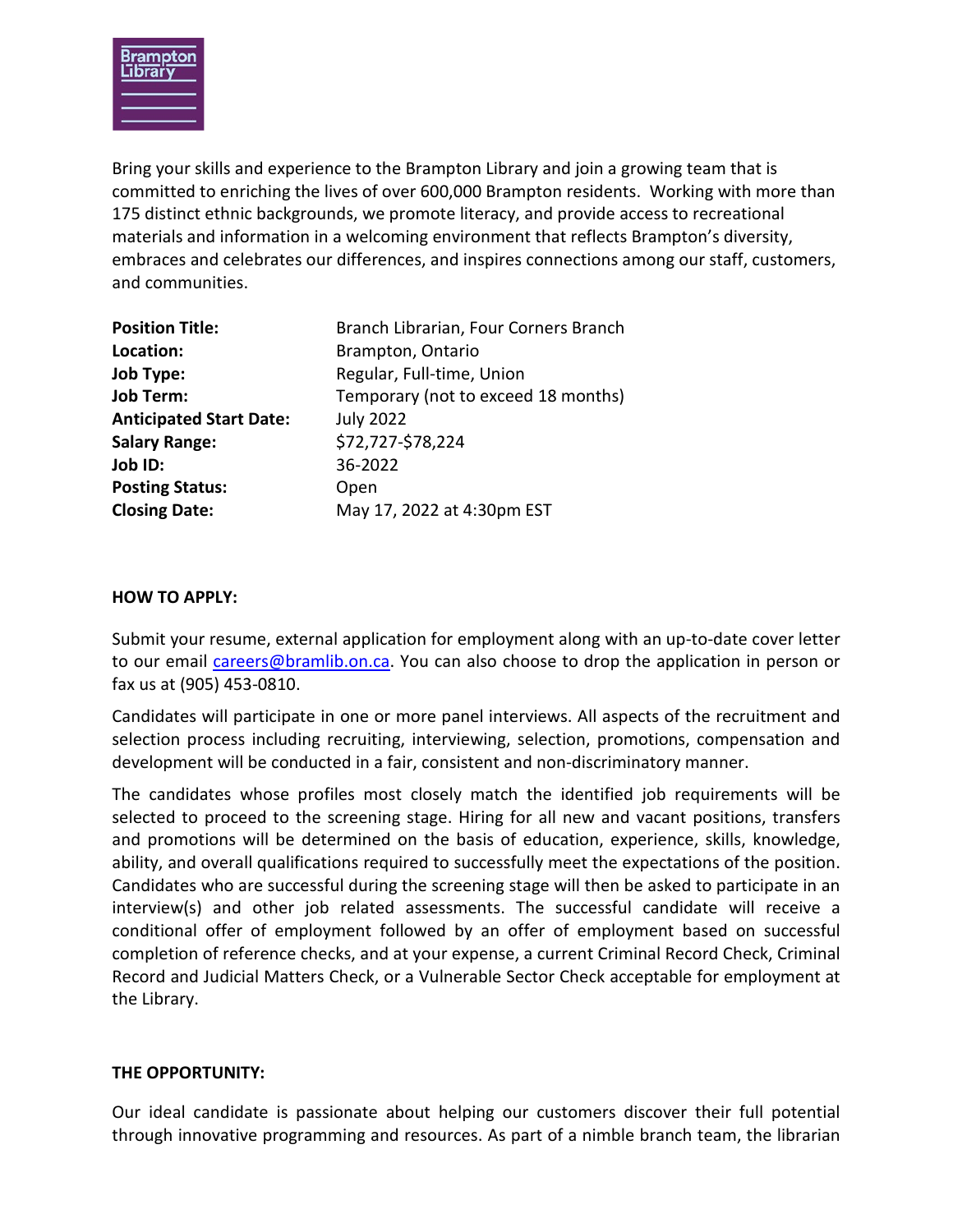plans for and responds to the needs of the immediate community and assists the Branch Manager according to operational needs.

- **Provides a broad range of information services to the public**
- **Participates in system-wide projects**
- **Delivers programs as required**
- **Functions as Person-In-Charge**
- Assists in the overall maintenance of branch collections
- Responds to circulation queries and problems.
- **Schedules information services staff**
- **EXECO** Conducts library tours, as required

Our professional librarians are engaged, dynamic and organized. They share knowledge in the community and move easily from customer service to hands-on local and system-wide projects. In our large, urban public library system, your leadership skills are valued and your professional development is our priority. Brampton Library is a place where you can learn and grow. We invite you to take the next step.

# **THE IDEAL PROFILE:**

- Education: Master of Library Science or equivalent from an ALA accredited school.
- Work experience: 2 to 3 years practical experience working with adults in a library setting.
- **EXTER** Computer applications: Intermediate keyboarding skills and the ability to work with computer-based systems.
- Ability to communicate effectively, both orally and in writing.
- Ability to perform all the job factors and job duties in a satisfactory manner.

# **PREFERRED SKILLS:**

Ability to communicate in Hindi, Urdu and/or Punjabi orally and written, will be considered an asset.

#### **BENEFITS:**

The opportunity to make a difference in the community! We also offer an attractive and competitive compensation package, Extended Health and Dental coverage, and an Employee Assistance Program.

#### **THE NEXT STEPS:**

If this opportunity matches your interest and experience, please email your résumé, cover letter and application to our Human Resources Team, quoting reference **#36-2022**, to **[careers@bramlib.on.ca](mailto:careers@bramlib.on.ca)**. Applications for this role will be accepted up to 4:30pm EST on May 17, 2022.